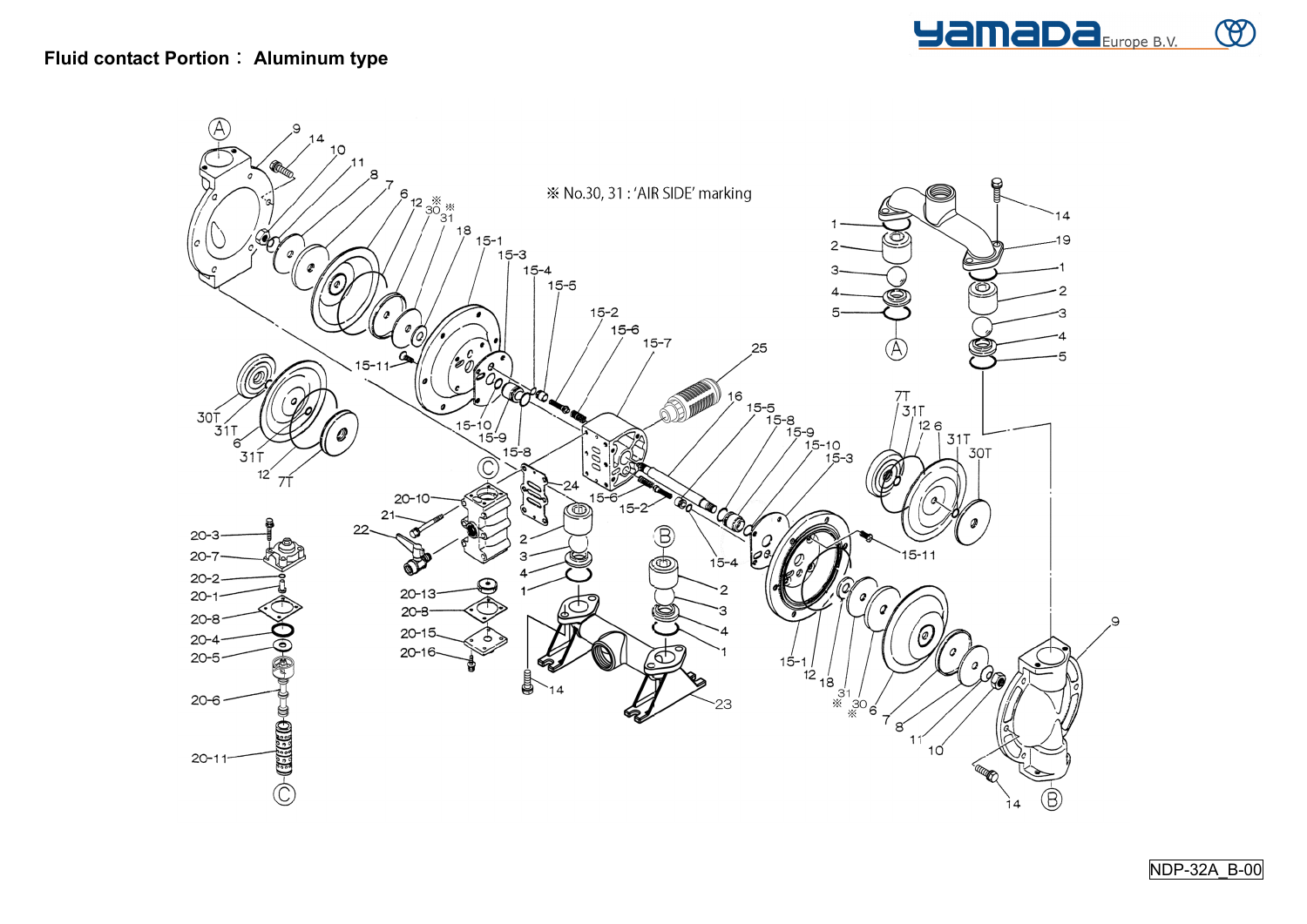**Doc.Code:NDP-32\_YE\_PL-00**

 **Series :NDP-32BA**

|                | <b>MODEL</b>             |                | <b>NDP-32</b> | <b>NDP-32</b> |
|----------------|--------------------------|----------------|---------------|---------------|
| REF.           |                          |                | BAN           | BAT           |
| No.            | <b>ITEM No.</b>          |                | 855051        | 855052        |
|                | <b>DESCRIPTION</b>       | Q'TY           | Part No.      | Part No.      |
| $\mathbf{1}$   | O RING                   | 4              | 640044        | 643044        |
| $\overline{2}$ | <b>BALL GUIDE</b>        | 4              | 711702        | 711702        |
| 3              | <b>BALL</b>              | 4              | 770581        | 770691        |
| $\overline{4}$ | <b>VALVE SEAT</b>        | 4              | 590087        | 590087        |
| 5              | O RING                   | $\overline{2}$ | 640134        | 771130        |
| 6              | <b>DIAPHRAGM</b>         | $\overline{2}$ | 772962        | 771110        |
| 7,7            | <b>CENTER DISK</b>       | 2              | 709151        | 709459        |
| 8              | <b>WASHER</b>            | $\overline{2}$ | 709150        |               |
| 9              | <b>OUT CHAMBER</b>       | $\overline{2}$ | 711687        | 711687        |
| 10             | <b>NUT</b>               | $\overline{2}$ | 682263        | 682263        |
| 11             | <b>CONED DISC SPRING</b> | $\overline{c}$ | 682730        | 682730        |
| 12             | O RING                   | $\overline{2}$ |               | 640154        |
| 14             | <b>BOLT &amp; WASHER</b> | 20             | 686361        | 686361        |
| 15             | <b>BODY ASSY</b>         | 1              | 804664        | 804664        |
| 16             | <b>CENTER ROD</b>        | 1              | 709162        | 709162        |
| 18             | <b>CUSHION</b>           | $\overline{2}$ | 771054        | 771054        |
| 19             | <b>OUT MANIFOLD</b>      | $\overline{1}$ | 716452        | 716452        |
| 20             | VALVE BODY ASSY          | 1              | 802361        | 802361        |
| 21             | <b>BOLT &amp; WASHER</b> | 6              | 682265        | 682265        |
| 22             | VALVE                    | 1              | 686969        | 686969        |
| 23             | <b>IN MANIFOLD</b>       | 1              | 716453        | 716453        |
| 24             | <b>GASKET</b>            | $\overline{1}$ | 771056        | 771056        |
| 25             | <b>MUFFLER</b>           | 1              | 680913        | 680913        |
| $30,30$ T      | <b>CENTER DISK</b>       | $\overline{2}$ | 716258        | 709327        |
| 31             | <b>WASHER</b>            | $\overline{c}$ | 716259        |               |
| 31T            | O RING                   | 4              |               | 643013        |